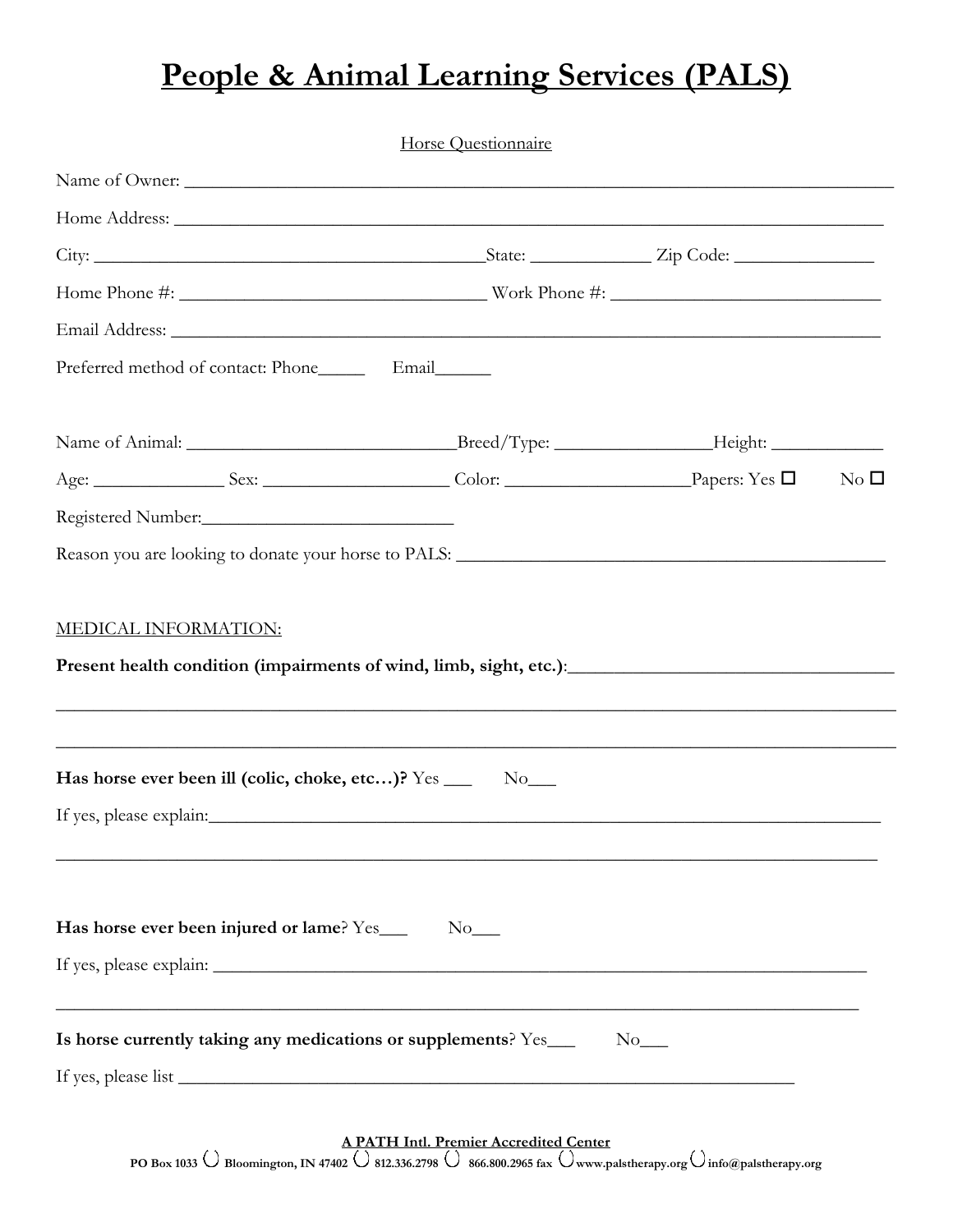## **People & Animal Learning Services (PALS)**

| Please check which annual shots have been given to horse and date they were given:<br>$\Box$ Rhino<br>□ Rabies<br>$\Box$ Strangles | Date when horses teeth were last floated:<br><u>Date when horses</u> teeth were last floated:<br>Date $\_\_$<br>If yes: Please describe any type of corrective shoeing this horse/pony receives: _____________________________                                                                                                                                      |
|------------------------------------------------------------------------------------------------------------------------------------|---------------------------------------------------------------------------------------------------------------------------------------------------------------------------------------------------------------------------------------------------------------------------------------------------------------------------------------------------------------------|
|                                                                                                                                    |                                                                                                                                                                                                                                                                                                                                                                     |
|                                                                                                                                    |                                                                                                                                                                                                                                                                                                                                                                     |
|                                                                                                                                    |                                                                                                                                                                                                                                                                                                                                                                     |
|                                                                                                                                    |                                                                                                                                                                                                                                                                                                                                                                     |
|                                                                                                                                    |                                                                                                                                                                                                                                                                                                                                                                     |
|                                                                                                                                    |                                                                                                                                                                                                                                                                                                                                                                     |
|                                                                                                                                    |                                                                                                                                                                                                                                                                                                                                                                     |
|                                                                                                                                    |                                                                                                                                                                                                                                                                                                                                                                     |
|                                                                                                                                    |                                                                                                                                                                                                                                                                                                                                                                     |
|                                                                                                                                    |                                                                                                                                                                                                                                                                                                                                                                     |
|                                                                                                                                    |                                                                                                                                                                                                                                                                                                                                                                     |
|                                                                                                                                    | Last time horse was ridden consistently (more than once a week at a walk/trot or walk/trot/canter):                                                                                                                                                                                                                                                                 |
|                                                                                                                                    |                                                                                                                                                                                                                                                                                                                                                                     |
|                                                                                                                                    | What type of work did horse/ pony do (4H, dressage, hunter/jumper, western pleasure, trail riding, etc):                                                                                                                                                                                                                                                            |
|                                                                                                                                    |                                                                                                                                                                                                                                                                                                                                                                     |
|                                                                                                                                    | Has horse ever bucked? Yes______ No______ If yes, please explain circumstance:______________________                                                                                                                                                                                                                                                                |
|                                                                                                                                    | Has horse ever reared? Yes_______ No_______ If yes, please explain circumstance: ___________________<br>$\frac{\text{A PATH Intl. Premier Accredicted Center}}{\text{PO Box 1033}}\bigcirc \text{Bloomington, IN 47402 } \bigcirc \text{812.336.2798 } \bigcirc \text{866.800.2965 fax } \bigcirc \text{www.palstherapy.org } \bigcirc \text{info@palstherapy.org}$ |
|                                                                                                                                    | Currently ridden consistently_______ Within the last 6 months_______ Within the last year______<br>Of sound mind and body, is horse able to (check all that apply):<br>walk______ trot_____ canter______ jump______ trail ride______                                                                                                                                |